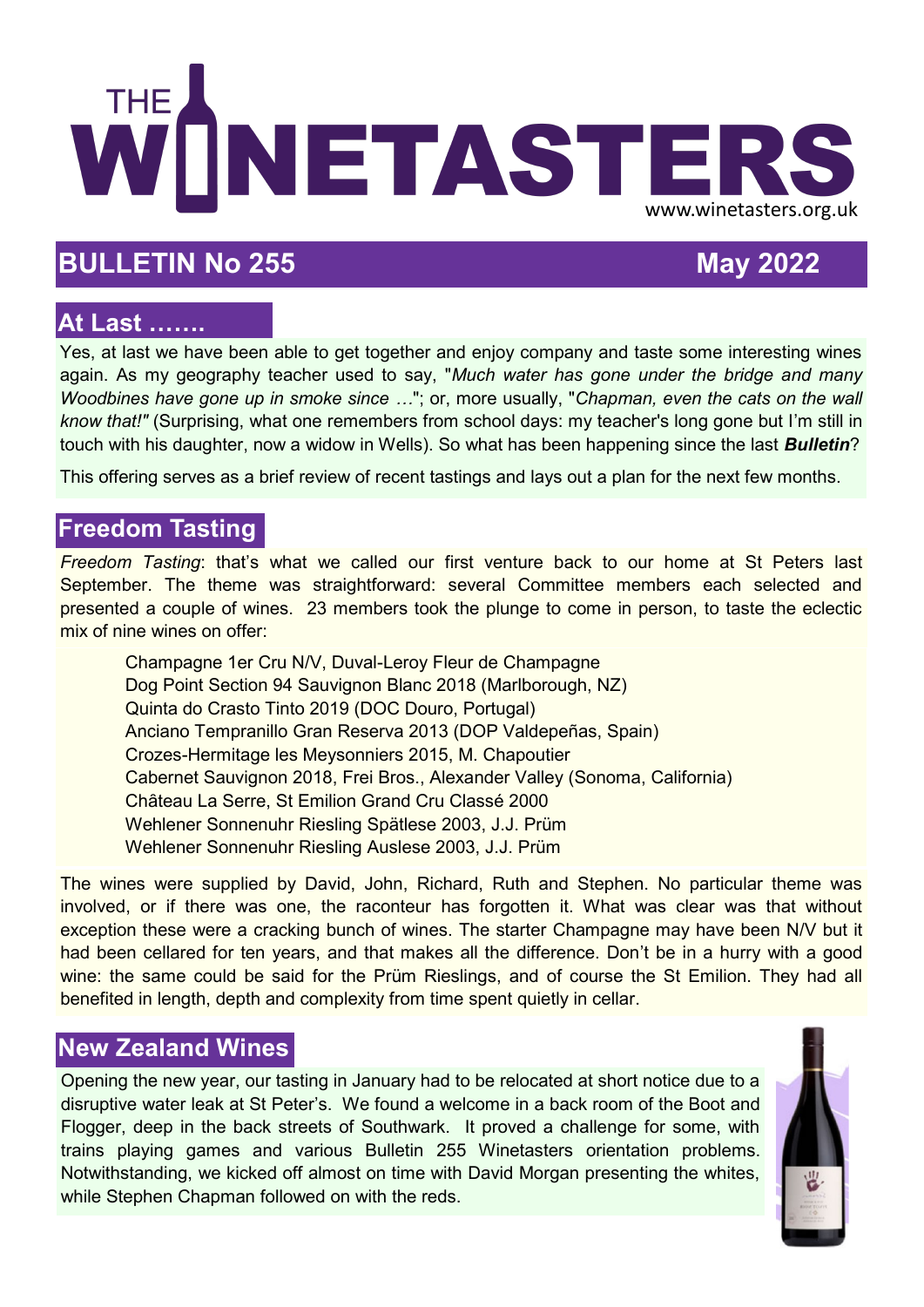With 26 tasters, we focused on two grapes that do well in NZ; Chardonnay for whites and Pinot Noir for reds. The wines presented were:

The Society's Exhibition New Zealand Chardonnay 2018 **Kumeu River Estate, Auckland Chardonnay 2017** Kumeu River, Coddington Vineyard Chardonnay 2017 Kumeu River, Maté's Vineyard Chardonnay 2017 Martinborough Vineyard, Te Tera 2018 Folium Reserve, Marlborough 2017 Pinot Noir Pegasus Bay, Waipara Valley 2019 **Kumeu River Hunting Hill, Aukland 2014** Prophet's Rock 2016, Central Otago Seresin, Sun and Moon, Marlborough 2012

New Zealand's two islands cover a big distance from north to south (as often quoted in wine books, If the country was in the northern hemisphere, it would stretch from North Africa to Paris). The maritime climate is influenced by the strong prevailing winds of the Pacific Ocean and the striking mountainous terrain. All of these factors combine to give the islands a wide range of growing conditions.

Our tasting list was a cocktail of price and age ranges; entry level to boutique. In the whites the Kumeu River Estate firmly ticked the VFM (value for money) box, as did the same wine makers' Hunting Hill Pinot Noir. The concluding Seresin mature wine showed complexity, depth and balance.

#### **Exotic Grapes**

Mindful that not all members can get to a London tasting, in February Ken Buckle kindly organized another Zoom tasting with samples of eight wines mailed to subscribing members. This tasting led by David Morgan attracted a sellout audience of over 40 tasters. All wines were drawn from The Wine Society's cellars, from France, Greece, Italy, Portugal and Spain, some with almost unpronounceable names like Assyrtiko and Xinomavro. The wines presented were:

Cour-Cheverny Moelleux 2018, Le Petit Chambord Cuvée Renaissance, François Cazin The Society's Exhibition Santorini Assyrtiko 2020, Artemis Karamolegos **Quinta do Escudial, Encruzado 2019, DOC Dão** Eruzione 1614 Carricante 2018, DOC Sicilia, Aziende Agricole Planeta Valtuille Bierzo 2018, Raúl Pérez (Mencia) Pietradolce Etna Rosso 2019 (Nerello Mascalese) **Aglianico del Vulture 'Alvolo' 2019, Alovini** Xinomavro Naoussea 2016, PDO Naoussa, Ktima Foundi

Our tasting covered whites and reds equally. Personally I found the white *Encruzado*  - an unoaked Dão wine - full bodied, well balanced and a very enjoyable mouthful. (A 2020 offering of this grape is available from The Society.) Among the reds, again a personal choice was the *Aglianico* grape. A dense ruby colour, concentrated by some addition of sun-dried fruit. In this region the soils are volcanic, the grapes lateripening and arguably southern Italy's finest:

this wine really exemplified that. Full-bodied with damson and Black Forest flavours, good minerality and acidity, and a touch of balancing oak spice with leather characters on the finish. Another good VFM wine and one with ten years of life ahead.

The tasting, full of surprises and barely-heard-of grapes, was judged a great success. Our thanks go to Ken once again for preparing and dispatching the tasting samples.

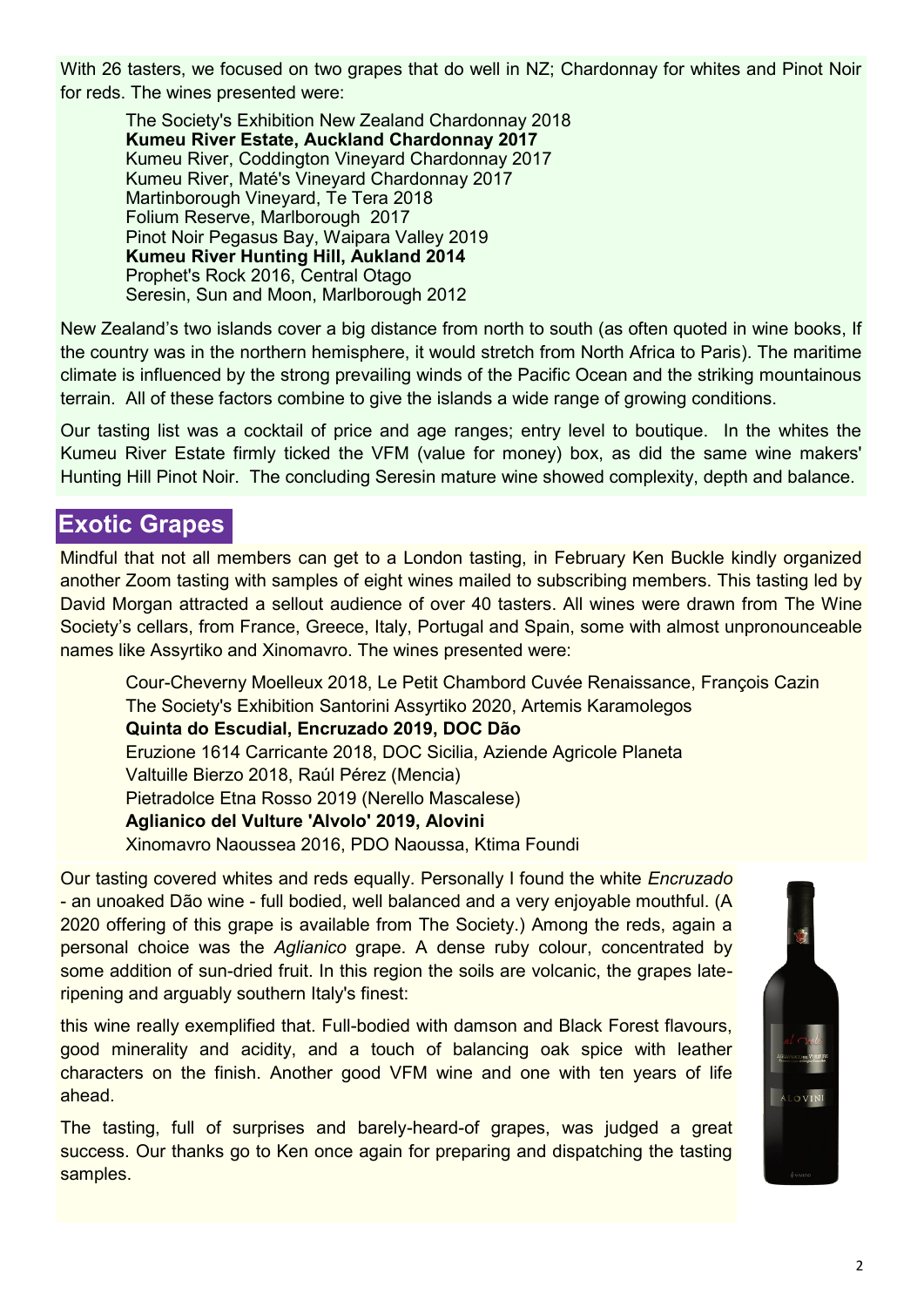# **20th Century Wines from Bordeaux**

What's special and different about Bordeaux wines? Among several other factors, one outstanding point is that the best can be extremely long-lived, developing and improving over decades. The key lies in the balance between acidity and tannins, with the dark fruit flavors of Cabernet Sauvignon and softer Merlot, Cabernet Franc and Petit Verdot uniting over time to yield wines of great elegance and finesse.

For this April tasting, presented by Stephen Chapman, we were fortunate to have a selection of mature and well-cellared wines dating from 1992 back to 1964. They were presented not simply by date – young comes before old in comparative tastings – but also by right bank (north side of the Gironde / Garonne rivers) and left bank, progressing generally from the south to the north. The wines were:

Château de Ricaud 1987, Cadillac-Côtes de Bordeaux Château Fourney 1992, Saint-Emilion Grand Cru Château Durand Moreau 1982, Puisseguin Saint-Emilion Château d'Agassac 1985, Haut-Médoc, now Cru Bourgeois Exceptionnel Château Puy Castera 1982, Haut-Médoc La Rose Pauillac 1970, Pauillac Château Lascombes 1979, Margaux, 2ème Cru Château du Glana 1975, Saint-Julien Château Léoville-Barton 1966, Saint-Julien, 2ème Cru Château Pontet-Canet 1964, Pauillac 5ème Cru



The wines showed really well, with just one 'corked' bottle. We were grateful for the time and effort that David put into sourcing and preparing the wines, purchased in a bin-end sale from wine broker John Davis. Unanimously, it



was agreed that the tasting was exceptional, and outstanding. Liz again rounded off the evening with a tasty buffet.

Wondering about buying a bottle or two of the star wine of the evening  $-$  if not all time  $$ the Léoville-Barton '66. checked out Fortnum's wine department. *Yes, it's in stock, Sir*. But the millennium year only.£220 for a bottle.

This just served to underscore what a wonderful wine we had enjoyed: full of fruit and poise at over 50 years old, and for a considerably lower price. My favourite reference source, Michael Broadbent, notes tasting this vintage several times and, writing in 1980, he advised drinking up to 1996.



Well, we proved that it stood the test of considerably more time! Here is the late Anthony Barton (1931-2022), the man behind the wine.